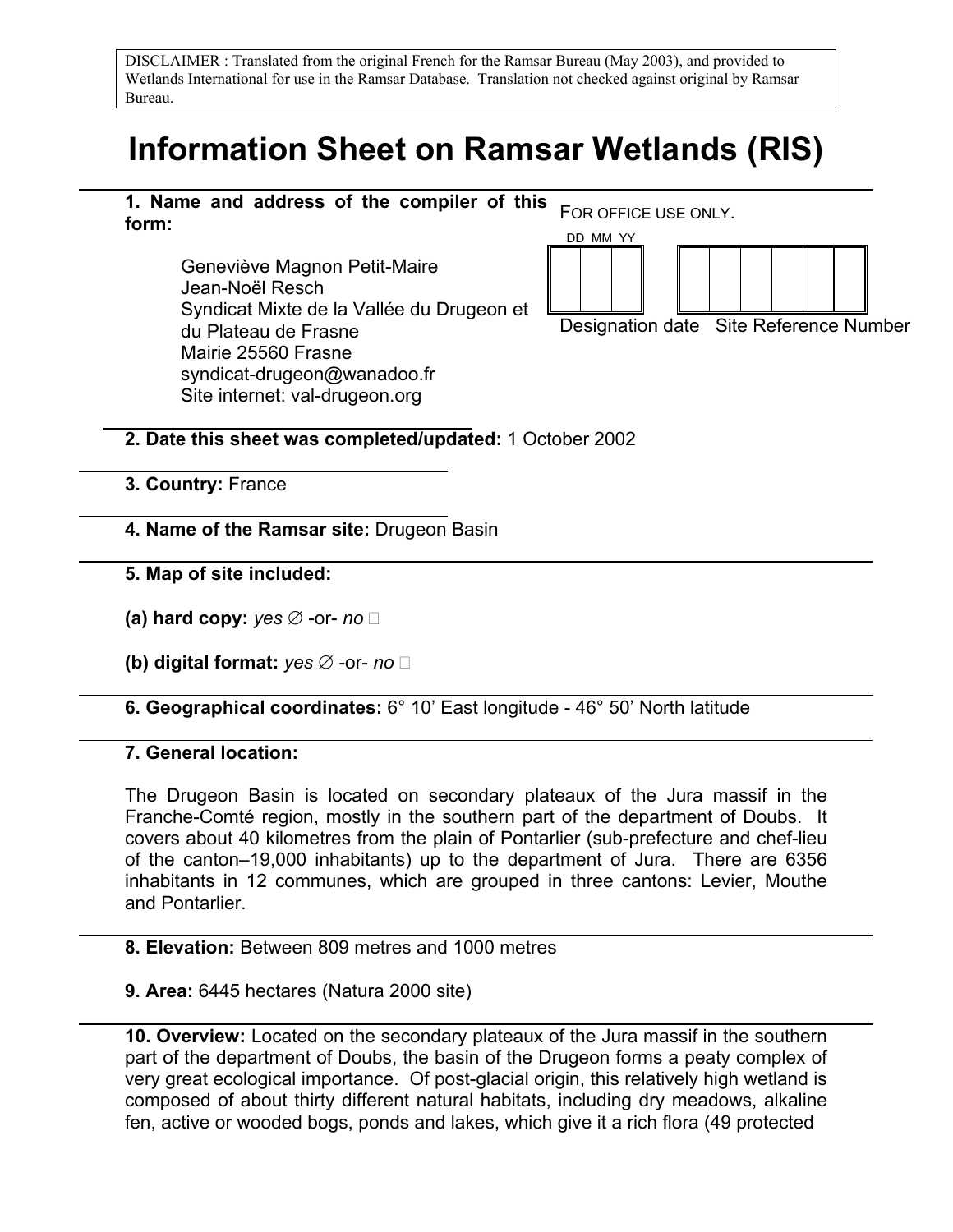species) and outstanding fauna (142 protected invertebrates and 9 protected vertebrates). This variety of natural habitats, flora and fauna, especially birds, justifies classifying the Drugeon Basin as a Natura 2000 site of European importance under the E.U. Directives on Habitats and Wild Birds.

#### **11. Ramsar Criteria:** Criteria 2 and 3

Criterion 2 best characterizes the site.

#### **12. Justification for the application of each Criterion listed in 11 above:**

Criterion 2: This wetland can be considered of international importance because it provides habitat for a large number of vulnerable species and endangered ecological communities. The biogeographic reference used for this criterion is that of the European Commission and, therefore, the habitats and species listed in the Directives on Habitats and Wild Birds:

**Vulnerable or endangered habitats:** Wet habitats listed in the E.U. Directive on Habitats (bold indicates priority habitats): aquatic vegetation in water courses (3260), hard oligo-mesotrophic waters with benthic vegetation of *Chara* spp. (3140), hydrophilous tall herb fringe communities (6430), *Molinia* meadows (6410), **active raised bogs** (7110), depressions on peat substrata (7150), transition mires and quaking bogs (7140), bogs with *Sphagnum* (91D4), wooded bogs with *Pinus uncinata* (91D3), birch forests of with *Sphagnum* (91D1) and alluvial woods with alder and ash (91E0). The Vallée du Drugeon is also the largest group of bog complexes in France in the continental biogeographic zone as defined by the European Commission (980 hectares of bog habitat of community importance).

Vulnerable or endangered flora: Plant species listed on the E.U. Directive on Habitats: saxifrage œil de bouc (*Saxifraga hirculus*), liparis de loesel (*Liparis loeselii*), and hypne brillante (*Hamatocaulis vernicosus*). The site of the Vallée du Drugeon provides habitat for the last population in France of saxifrage œil de bouc. The following species figure in the Red Book of Endangered Species in France: bouleau nain (*Betula nana*), calmagrostide négligé (*Calmagrostis stricta*), laîche en touffe (*Carex cespitosa*), laîche à long rhizome (*Carex chordorrhiza*), laîche des marais (*Carex heleonastes*), potamot allongé (*Potamongeton praelongus*) and utriculaire jaunâtre (*Utricularia ochroleuca*).

**Vulnerable or endangered fauna:** Species listed in the E.U. Directives on Habitats and Wild Birds.

Nesting species directly linked to the wetland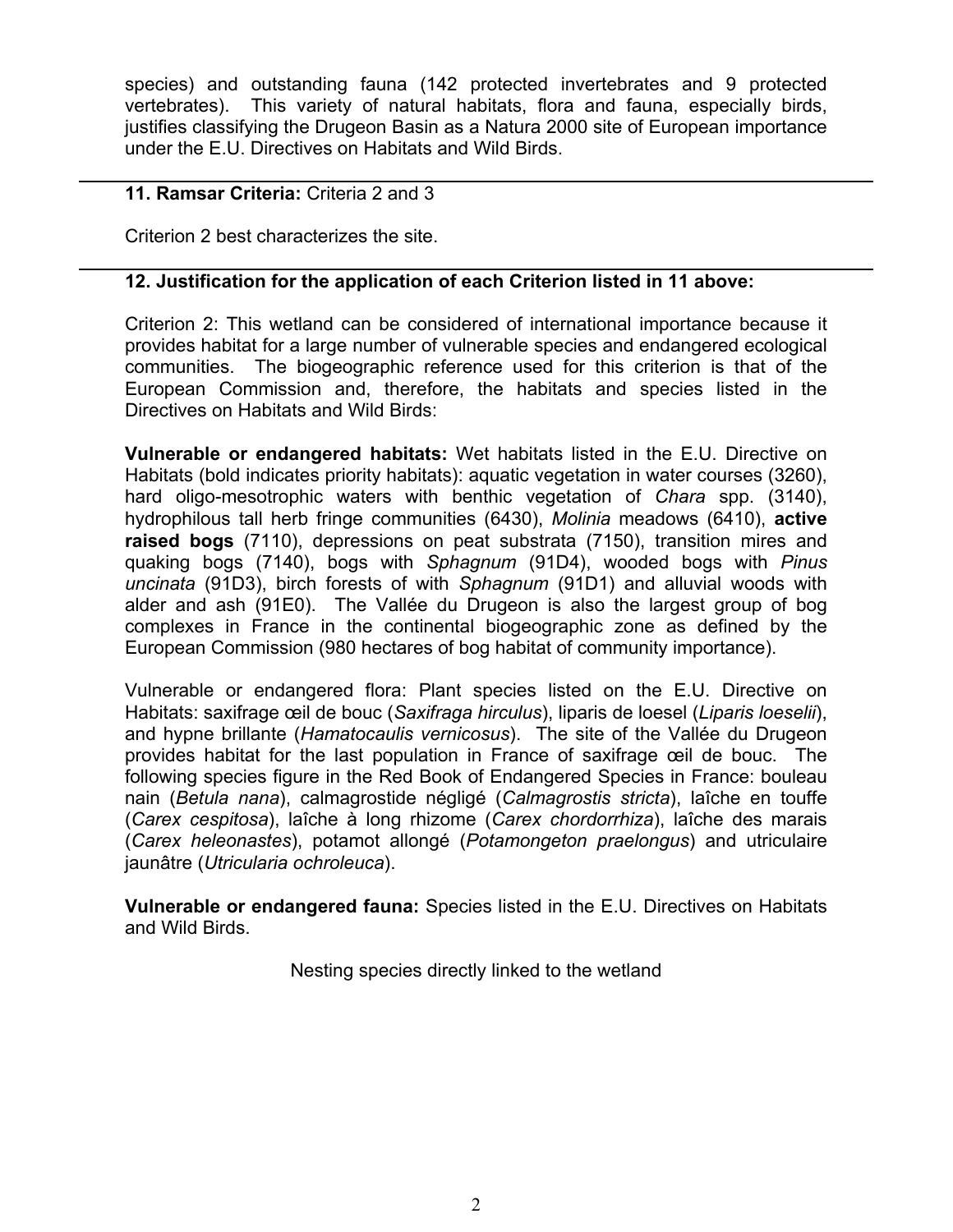| <b>Species</b>                       | <b>Legal status</b> | <b>Red list in France</b> |
|--------------------------------------|---------------------|---------------------------|
| Mute swan (Cygnus olor)              | N, DO2, BE3         | Rare                      |
| Marsh hawk (Circus cyaneus)          | N, DO1, BE2         | To be watched             |
| Water rail (Rallus aquaticus)        | <b>DO2, BE3</b>     | A préciser                |
| Spotted crake (Porzana porzana)      | N, DO1, BE2         | Endangered                |
| Corncrake (Crex crex)                | N, DO1, BE2         | Endangered                |
| Common moorhen (Gallinula chloropus) | <b>DO2, BE3</b>     | <b>No</b>                 |
| Lapwing (Vanellus vanellus)          | <b>DO2, BE3</b>     | In decline                |
| Common snipe (Gallinago gallinago)   | DO2/3, BE3          | Endangered                |
| Kingfisher (Alcedo atthis)           | N, DO1, BE2         | To be watched             |

N: National protection

DO1, DO2: Directive on Wild Birds (annex I or II)

BEx: Bern Convention (annex x)

See the attached non-exhaustive list of species not listed in the E.U. Directive on Wild Birds.

| <b>Amphibians</b>                     | Legal           | <b>Red list in</b>        | <b>Local status</b> |
|---------------------------------------|-----------------|---------------------------|---------------------|
|                                       | <b>status</b>   | <b>France</b>             |                     |
| Crapaud accoucheur (Alytes            | N, DH4,         | Undetermined              | Endangered          |
| obstreticans)                         | BE4             |                           |                     |
| Crapaud calamite (Bufo calamita)      | N, DH4          |                           | Very endangered     |
| Grenouille rousse (Rana temporaria)   | DH <sub>5</sub> |                           | Vague threat        |
| Grenouille verte (Rana esculenta)     | DH <sub>5</sub> |                           | Very common         |
| Grenouille de lessona (Rana lessonae) | DH <sub>5</sub> |                           | Undetermined        |
| Triton crêté (Triturus cristatus)     | N, DH2/4,       | Vulnerable                | Very endangered     |
|                                       | BE <sub>2</sub> |                           |                     |
| Lepidoptera                           | Legal           | Red list in France        | Local status        |
|                                       | status          |                           |                     |
| Damier de la succise (Euphydryas      | N, DH2,         | Endangered                | Very rare           |
| aurinia)                              | BE <sub>2</sub> |                           |                     |
| <b>Odonates</b>                       | Legal<br>status | <b>Red list in France</b> | Local status        |
| Agrion de mercure (Coenagrion         | N, DH2,         | Endangered                | Recorded            |
| <i>mercuriale</i> )                   | BE <sub>2</sub> |                           |                     |
| Leucorrhine à large thorax            | N, DH2,         | Endangered                | Recorded            |
| (Leucorrhinia pectoralis)             | BE <sub>2</sub> |                           |                     |
| Leucorrhine à large queue             | N, DH4,         | Endangered                | Rare                |
| (Leucorrhinia caudalis)               | BE <sub>2</sub> |                           |                     |

## Other animal species directly linked to the wetland

N: national protection

DH2, DH4, DH5: Directive on Habitats (annexes II, IV*,* V)

BEx: Bern Convention (annex x)

Criterion 3: This wetland can be considered of international importance because it provides habitat for important populations of animal and plant species for maintenance of biological diversity in France and especially in the Franche-Comté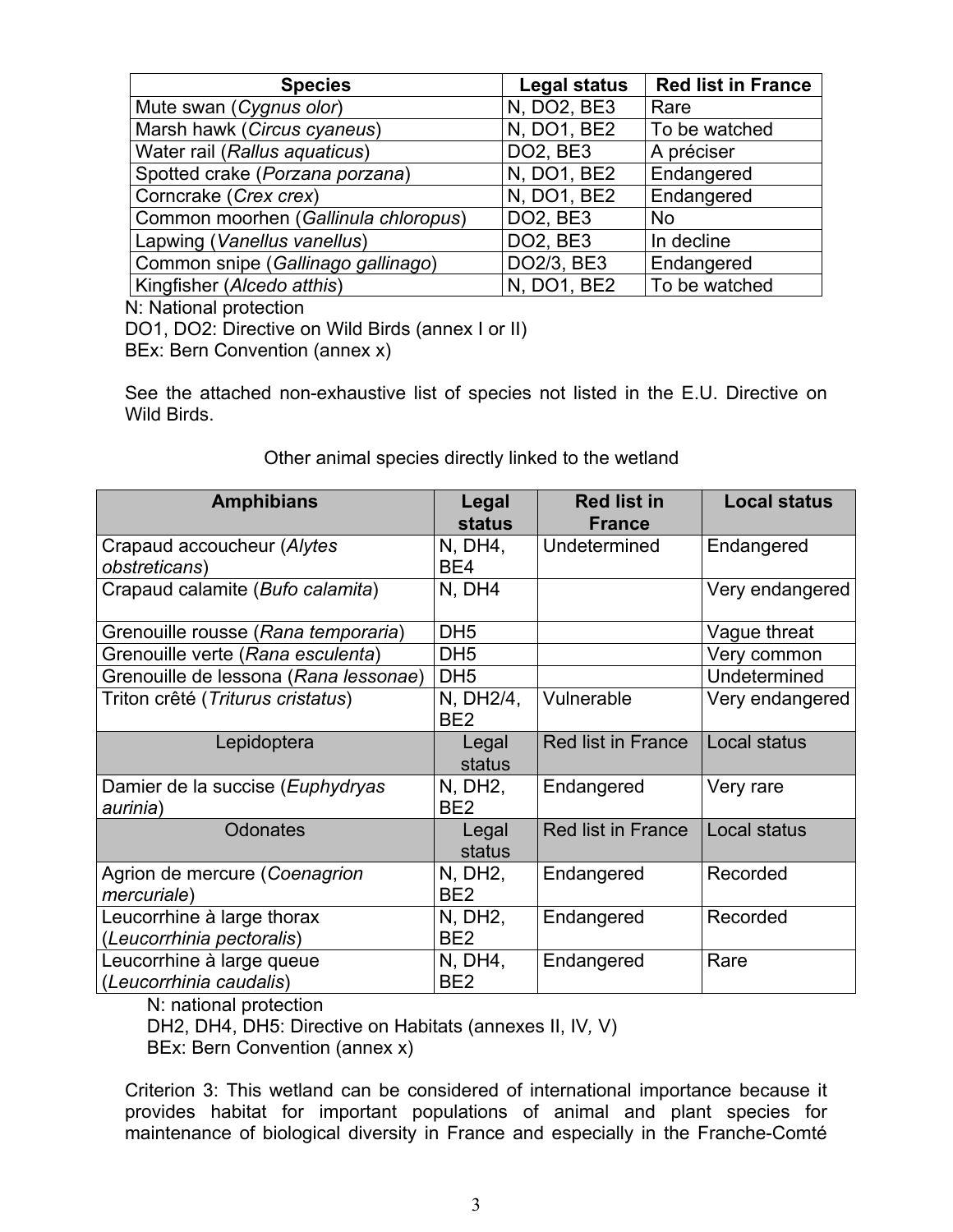region. The qualitative and quantitative importance of the overall bog area and this whole wetland, constitutes a fabulous source of biodiversity. The following important species are found there.

| Saxifraga hirculus      | The last population at the site                                  |
|-------------------------|------------------------------------------------------------------|
| Common snipe            | With almost 70 nesting couples, this is the most important       |
|                         | nesting site in France and among the most southern and an        |
|                         | important migratory stopover.                                    |
| Spotted crake           | (Porzana More than 90 per cent of the sightings in Franche-Comté |
| porzana)                |                                                                  |
| Coenagrion mercuriale   | Highest altitude at the national level, more than 50 per cent    |
|                         | of the sightings in Franche-Comté                                |
| Liparis loeselii        | This site constitutes an important reservoir of this species for |
|                         | Franche-Comté                                                    |
| Corncrake (Crex crex)   | More than 50 per cent of the population in Franche-Comté         |
| Euphydryas aurinia      | The highest densities of Franche-Comté                           |
| Leucorrhinia pectoralis | 75 per cent of the sightings in Franche-Comté                    |

## **13. Biogeography:**

#### **(a) biogeographic region:**

#### **(b) biogeographic regionalisation scheme:**

#### **14. Physical features of the site:**

Geology, geomorphology, soils and origin: This valley lies on glacial deposits where more or less impermeable layers alternate, abandoned in mosaic during successive glaciations (-15,000 years) and colonized by a diversified vegetation. Located on the second Jura plateau in contact with the first folds of the Helvetic formation, the valley of the Drugeon is the origin of a Valanginien Cretaceous syncline whose bottom is encumbered by calcareous moraine material. Soil studies show two main types of soils: drained soils and hydromorphic soils without a direct relationship between geomorphologic position and level of drainage. Fens and bogs form in depressions where stagnant water still conserves a relationship with the Drugeon and its tributaries and the high marshes, or acidic bogs, develop in isolated depressions in relationship with the active basin of the Drugeon, including in the centre of fens.

Hydrography, watershed and water quality: The hydrogeological basin of the Drugeon, which extends over 170 square kilometres, is dominated in the south by Jurassic formations and in the north by Quaternary formations. The Drugeon (802– 922 metres in elevation) is the main river that drains the valley along about 35 kilometres. It begins in the Malpas and Vaux-et-Chantegrue marshes and empties into the Doubs at Tout-Vent, north of Pontarlier. The hydrographic network includes an important network of tributaries fed by the wetlands. From the point of view of quality, data of the SDAGE (1996) classify water quality 1B (rather good-moderate pollution) upstream of Bonnevaux and of quality 2 downstream (medium to heavy pollution). The Drugeon is also affected by relatively important eutrophication with phenomena of pollution from domestic, agricultural and agro-alimentary sources. A water-treatment plant was inaugurated in October 2000 aimed at reducing the impact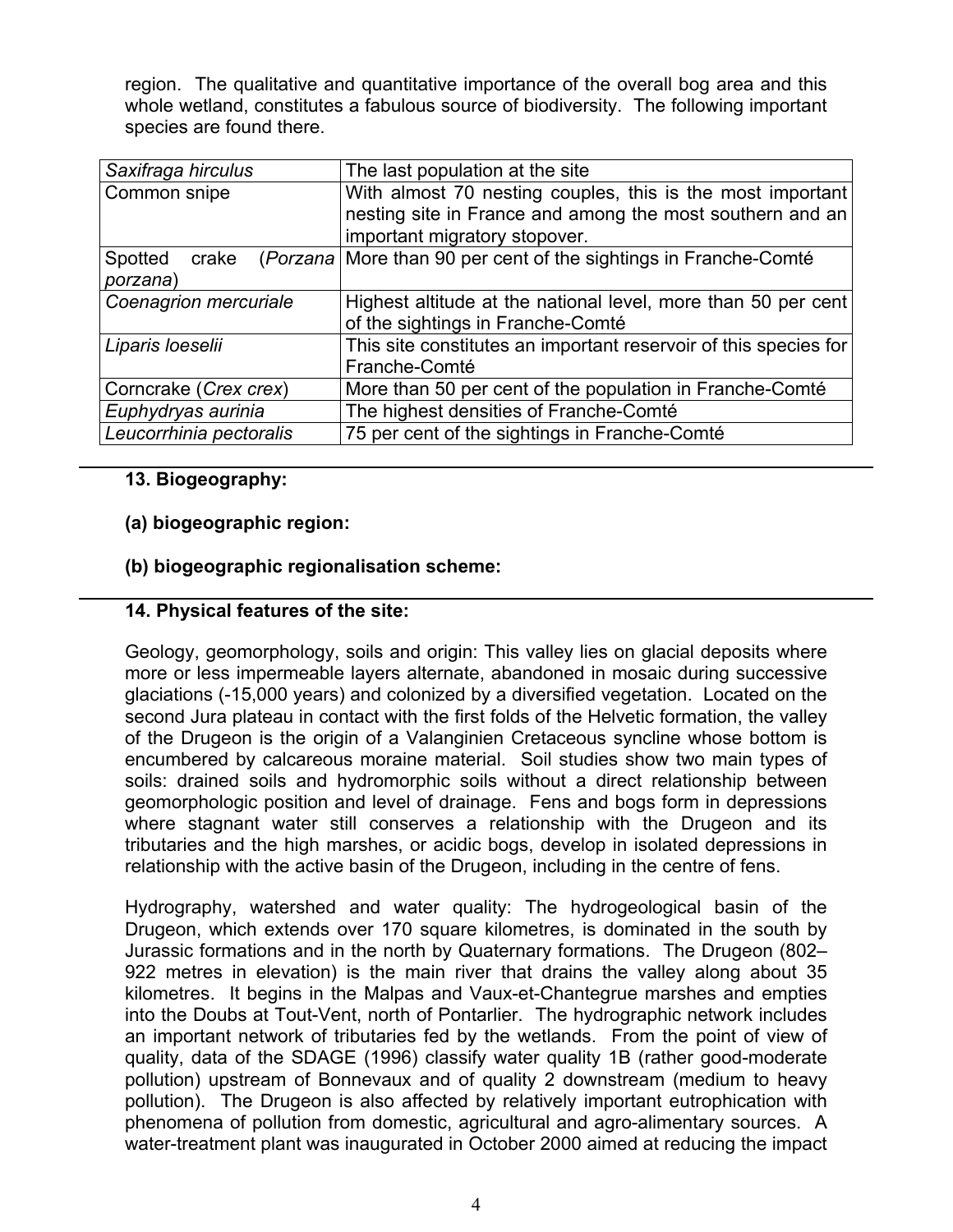of this waste. Following work to straighten out the river during 1960–1970, which caused a loss of nearly one fourth of its length, the Drugeon has been the object of rehabilitation work since 1997 through the creation of meanders.

Hydrology and hydrogeology: The area of bogs (Bouverans-Frasne-Bief du Fourg and Bonnevaux) feeds the catchment basin only seasonally, because there are losses of deep underground drainage towards the Ain Valley to the west and probably towards the Loue Valley to the north-east. These losses are estimated at more than one third of effective precipitation. The Laveron anticline, which borders on the alluvial plain of the Drugeon between Bonnevaux and Les Granges-Narboz, forms a sector of intermittent supply, active only during periods of high run-off. Losses recorded in an area between Sainte-Colombe and Les Granges-Narboz are the result of drainage through calcareous substratum of surface runoff from the slopes of the Laveron and marshes on the edge of the valley. There is an artesian water table in the area of the bogs on the plain of the Drugeon between the Etang de Frasne, Bonnevaux and the Etang Berthelot (Bruckert and Gaiffe, 1985). An important aquifer also exists at Vau-les-Aigues (commune of La Rivière-Drugeon). In the valley bottom, the Arlier glacial plain has a large aquifer. Average annual flow of the Drugeon measured at Vuillecin (downstream from the basin) is 3.3 cubic metres/second, with extreme variations between 0.15 and 70 cubic metres/second.

Depth, fluctuations and water permanence: The wetlands directly bordering the Drugeon and its tributaries are regularly flooded and play an important role for water storage. Except for the period of flooding, the environments are more or less saturated with water but not submerged.

Zones located upstream: The urban area of Pontarlier (communes of Dommartin, Houtaud and Vuillecin) benefits from the direct positive effects of restoration of meanders on the Drugeon. Important exchanges between the secondary and main beds at the time of flooding, promoted by the work on rehabilitation of the Drugeon, permit storage of large quantities of water in the wetland, the slowing of their transit downstream and, as a result, limitation of the impact of small and medium-sized floods on urban areas. This empirical finding, confirmed quantitatively downstream, has been measured at Bannans where the estimated height of flooding is decreased by nearly 10 centimetres as a result of the work of rehabilitation.

Climate: The climate is continental with hot summers. Winters are even harsher because the orientation of the anticline formed by this valley can accentuate the effects of the northerly winds. Average annual temperature is 7° C, and the thermal range can reach 50 degrees. Average monthly precipitation is that recorded at the Bonnevaux meteorological station between 1983 and 1998. This station was closed in 1998. Between 1983 and 1998, annual average precipitation was 1758 millimetres. Between 1950 and 1998, this same average was 1436 millimetres at Labergement-Sainte-Marie and 1469 millimetres at Pontarlier.

| 1983/1998                                    | Jan | Feb | Mar | Apr | <b>May</b> | Jun | Jul | Aug | <b>Sep</b> | <b>Oct</b> | <b>Nov</b> | <b>Dec</b> |
|----------------------------------------------|-----|-----|-----|-----|------------|-----|-----|-----|------------|------------|------------|------------|
| mm                                           | 146 | 139 | 118 | 147 | 166        | 164 | 113 | 115 | 164        | 151        | 164        | 169        |
| Source: Météo France and DIREN Franche-Comté |     |     |     |     |            |     |     |     |            |            |            |            |

**15. Physical features of the catchment area:**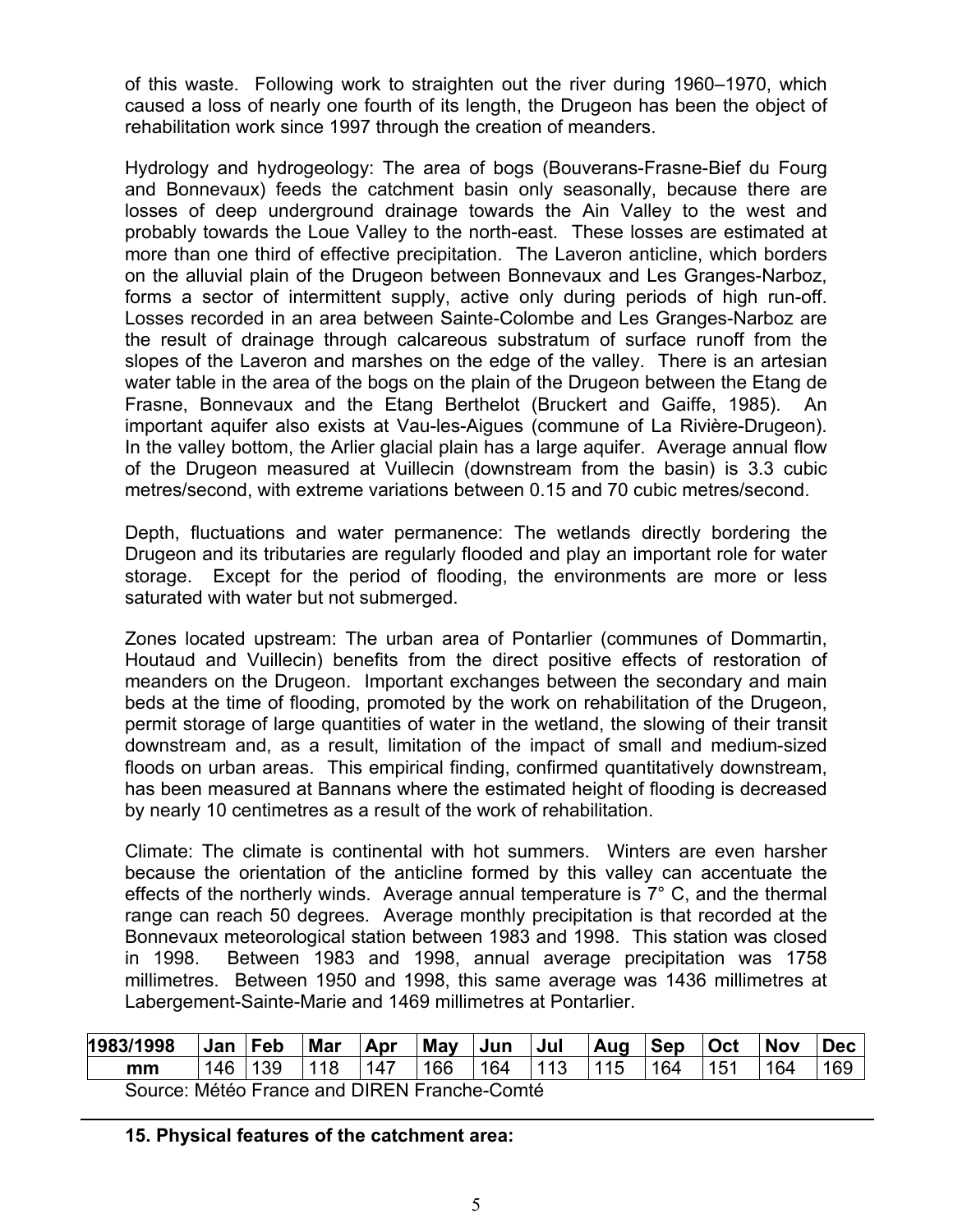**16. Hydrological values:** This site plays the following hydrological roles: storage of floodwater, supply of water at times of low water, supply of cool water in summer, recharging and discharging of groundwater, capture of sediments and fixation of organic pollution.

#### **17. Wetland Types:**

#### **(a) presence:**

Inland wetlands

- M Permanent rivers/streams/creeks
- O Permanent freshwater lakes (more than eight hectares)
- Tp Permanent freshwater marshes/pools; ponds (fewer than eight hectares)
- U Non-forested peat lands

W - Shrub-dominated wetlands; shrub swamps, shrub-dominated freshwater marshes, shrub carr, alder thicket on inorganic soils.

Xf **-** Freshwater, tree-dominated wetlands

Xp - Forested peat lands

Zk - Karst and other subterranean hydrological systems, inland

Human-made wetlands

- 1 Aquaculture ponds
- 2 Ponds
- 4 Seasonally flooded agricultural land
- 8 Wastewater treatment areas
- 9 Canals and drainage channels, ditches
- **(b) dominance:** U, Xp, W, M, O, Tp, Xf, Zk and 4, 2, 1, 9, 8

**18. General ecological features:** The Drugeon Basin, unique because of the important bog area that it forms, is also unique because of a mosaic of habitats that are found there. Several natural environments are found side by side: dry meadows, wet meadows, beds of sedge and reed, aquatic vegetation, fens, transition marshes, raised bogs or moors, wooded areas (a detail of the formations is annexed).

**19. Noteworthy flora:** Three plant species of European interest give this site an outstanding characteristic: saxifrage œil de bouc (*Saxifraga hirculus*) (the Drugeon Basin is habitat for the last population in France), liparis de loesel (*Liapris loeselii*) and hypne brillante (*Hamatocaulis vernicosus*). Other species listed in the Red Book of Endangered Species in France are: the bouleau nain (*Betula nana*), calmagrostide négligé (*Calmagrostis stricta*)*,* laîche en touffe (*Carex cespitosa*)*,* laîche à long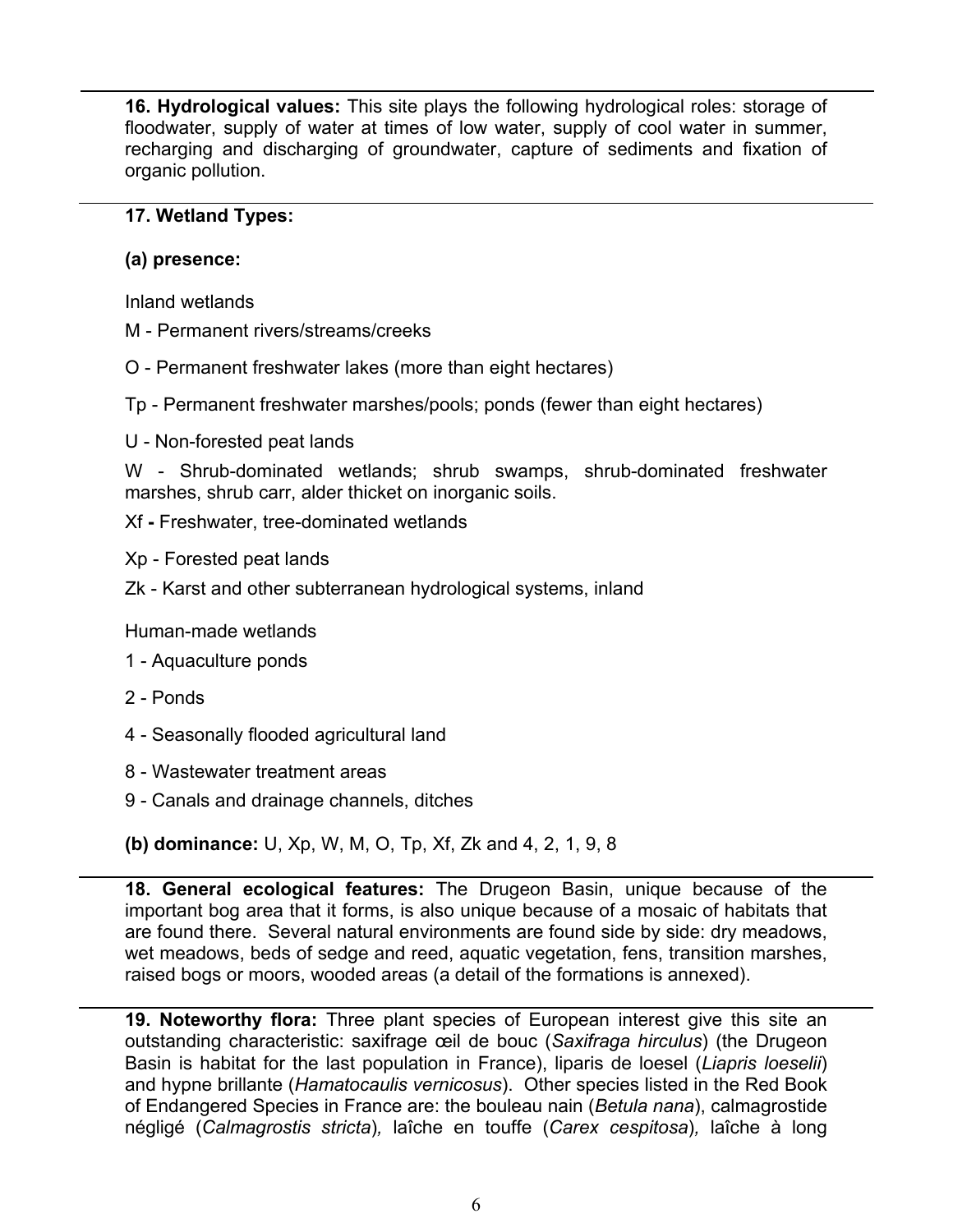rhizome (*Carex chordorrhiza*), laîche des marais (*Carex heleonastes*)*,* potamot allongé (*Potamongeton praelongus*) and utriculaire jaunâtre (*Utricularia ochroleuca*).

**20. Noteworthy fauna:** The basin of the Drugeon has a special importance for conservation of certain species of birds and insects whose national populations are in rapid decline or even extinction: water rail, spotted crake, common snipe (first nesting site in France), triton crêté, damier de la succise, agrion de mercure and leucorrhine à large thorax.

**21. Social and cultural values:** Currently, there is little tourism, except on the Frasne bog where it has been made possible to cross the peat. In general, there is little pressure from tourism. Recreational activities include hunting and fishing. Associations and socio-professional organizations have been made aware of the importance of this environment, have been associated with the work of rehabilitation and management of wetlands and now participate actively in programmes of restoration and monitoring. Pressure of capture does not seem to endanger conservation of species. The important activity of harvesting *Rana temporaria* fits into a cultural context. Producers usually try to do everything possible to ensure optimum reproduction of the species. On the other hand, any disturbance produced by this activity can have a repercussion on the nesting of shore birds during this period.

**22. Land tenure/ownership:** More than 50 per cent of the wetlands are communal property managed by the Syndicat Mixte de la Vallée du Drugeon.

**23. Current land (including water) use:** There are 12 villages at the site with a total population of 6356 inhabitants. Land use is basically linked to economic use for agriculture and forestry.

Agriculture: This activity is oriented exclusively towards dairy farming. There are about one hundred farms covering all or part of the 2700 hectares of farmland at the site.

Forestry: Forests on about 1000 hectares of the site are exploited (chiefly spruce and beech). Forests are primarily communal property.

**24. Factors (past, present or potential) adversely affecting the site's ecological character, including changes in land (including water) use and development projects:** The Drugeon Basin has been subjected to serious disturbance in the past (straightening of the stream, drainage, extraction of sand, tree plantations and pollution), which degraded the biological heritage. Farming practices over the past 50 years have gradually led to the drying-up of the wetlands as the result of drainage and channelling the entire hydrological network, the abandoning of extensive management of the wetlands and intensification of the use of some of the plots. The use of fertilizers has caused eutrophication in several formerly oligotrophic environments. Furthermore, traces of toxic pollutants from sawmills unfavourably affect the quality of the aquatic environment.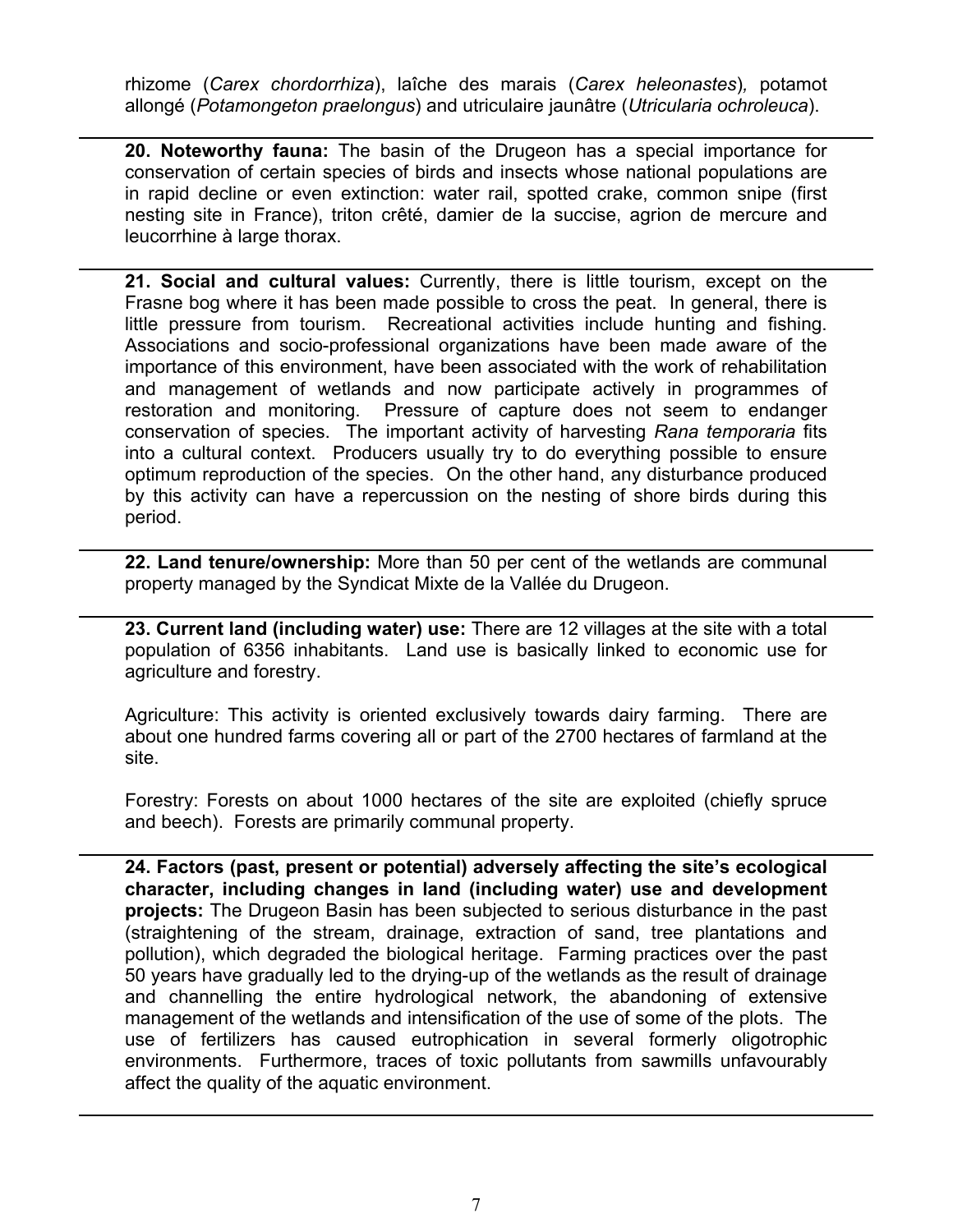**25. Conservation measures taken:** The Drugeon Basin has benefited from a European LIFE programme carried out by the Syndicat Mixte de la vallée du Drugeon from 1993 to 1997 that led to:

- Restoration of the Drugeon and its tributaries in order to conserve its biological interest and renew the basin's capacity to store water;
- Restoration of degraded bogs and marshes and provision for management of the wetlands;
- Conservation of the wetlands (approximately 1500 hectares);
- A programme for managing domestic pollution by construction of a treatment plant and the up-dating farm buildings;
- Use of wise farming practices in the natural environments.

Under the provisions of the E.U. Directives on Habitats and Wild Birds, this site has been proposed for designation as a site of community importance. In this context, the Syndicat Mixte de la Vallée du Drugeon has undertaken the following measures:

- Implementation of a programme to restore streams;
- Implementation of management programmes;
- Management and rehabilitation of the bog environments by the clearing of undergrowth, mowing and grazing
- Conservation;
- Study of conservation measures to be included in the Contrats territoriaux d'exploitation (CTE) for better farming practices.

**26. Conservation measures proposed but not yet implemented:** Issue of an order for protection of the biotope is being considered to regulate activities in all the wetlands. Management measures have been announced and have been included in a management plan governing Natura 2000 contracts between environmental managers and the government from the end of 2002. Management measures concerning forestry are provided for in the document of aims to promote biodiversity and wise conservation of wet forest habitats, limit or even discontinue chemical treatment of wood in forests. A national-level working group will consider this subject for inclusion in Natura 2000 forestry contracts.

# **27. Current scientific research and facilities:**

- Research on pollutants and their impact on aquatic macro invertebrates downstream from sawmills;
- Scientific monitoring following restoration of the Drugeon: wildlife and structural dynamic studies, equipping of streams with thermal sensors, and piezometric monitoring of the water table;
- Annual or bi-annual monitoring of the populations of Rallidae (common snipe, curlew and lapwing);
- Annual or bi-annual monitoring of populations of butterflies and dragonflies of general interest;
- Monitoring of management of the flora and establishment of permanent survey blocks;
- Survey of existing flora through systematic prospecting;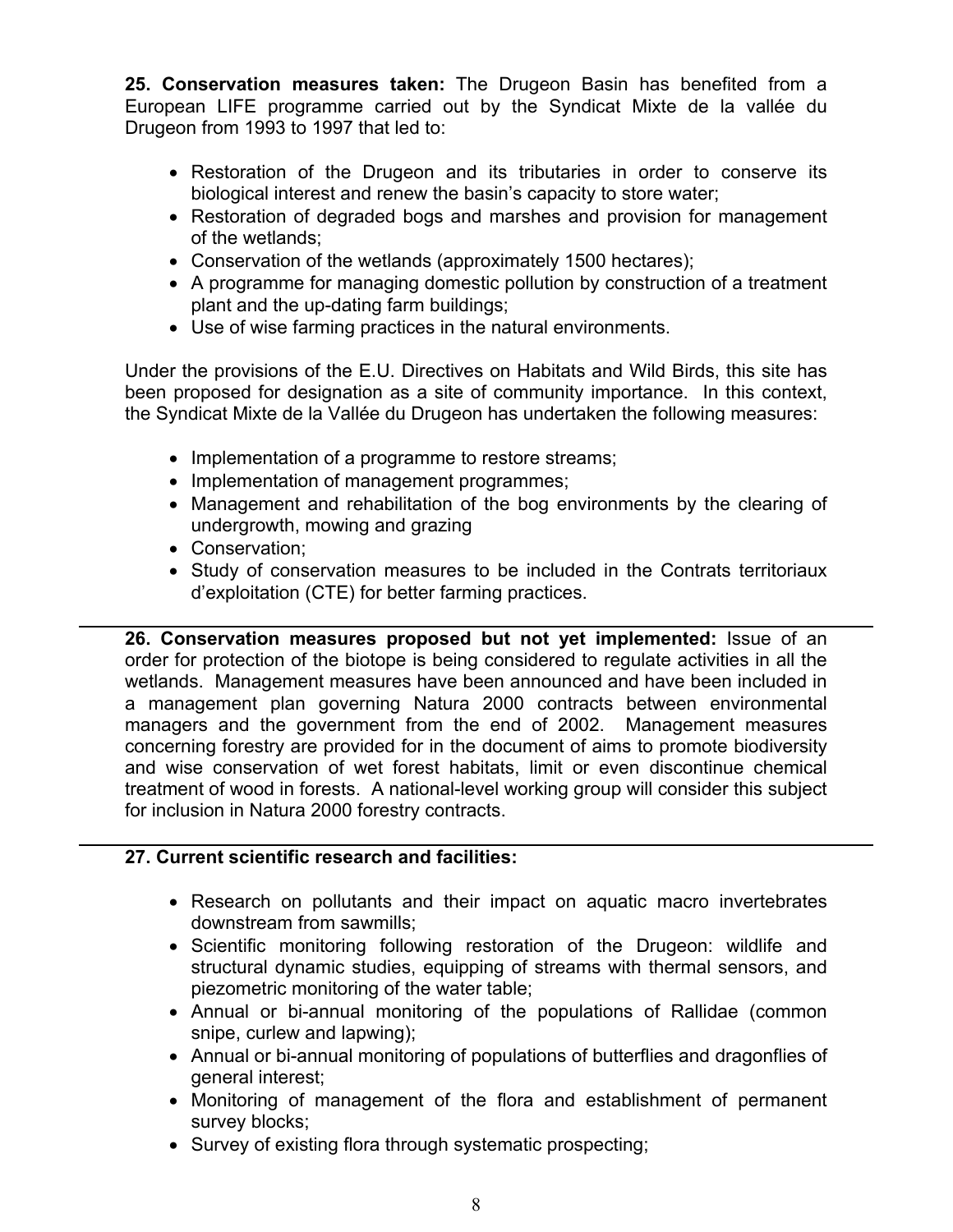• Monitoring of natural regeneration of the forest affected by the 1999 storm.

#### **28. Current conservation education:**

About 20 annual vacations are organized by the Syndicat in order to publicize steps taken in the Drugeon Basin (university, schools, environmental professionals or other international socio-professional organizations). A biannual information letter (La lettre du Drugeon) is published on activities about the valley for the local population and all partners. Exhibits were held on the LIFE programme in 1997 and on Natura 2000 in 2002. Conferences are given regularly on the valley and water treatment plant. A nature club for school children in the valley has been organized for learning about their natural heritage. An Internet site (www.val-drugeon.org) has been created. Several brochures and activity reports have been published.

**29. Current recreation and tourism:** Recreational activities practised at the site are hunting, fishing, hiking and, in certain places, occasional cross-country skiing, ice skating and water skiing. There are no other structured activities because the wet environments are not readily accessible. Tourism is not an important activity in the valley, which is, nonetheless, an important transit area for winter and summer tourism in the Jura (Mont-d'Or, Lac de Saint-Point, Haut-Jura). The Frasne bog is the only site provided with a trail on floats that allows extensive visiting. This activity is not promoted and is not the object of publicity for tourists outside the site. There are only a limited number of visitors. The Syndicat envisages opening access to the bogs in the valley to the public, while conserving the fragility of these environments.

**30. Jurisdiction:** The public authority with territorial jurisdiction is the government. The Ministère de l'Ecologie et du développement durable and the Ministère de l'Agriculture et de la Pêche are responsible for its functional jurisdiction.

**31. Management authority:** The Syndicat Mixte de la Vallée du Drugeon et du Plateau de Frasne is responsible for local activities and for conservation programmes and management of the wetland. This structure will be transformed in the autumn of 2002 into a community of communes on the Plateau de Frasne and the Vallée du Drugeon.

#### **32. Bibliographical references:**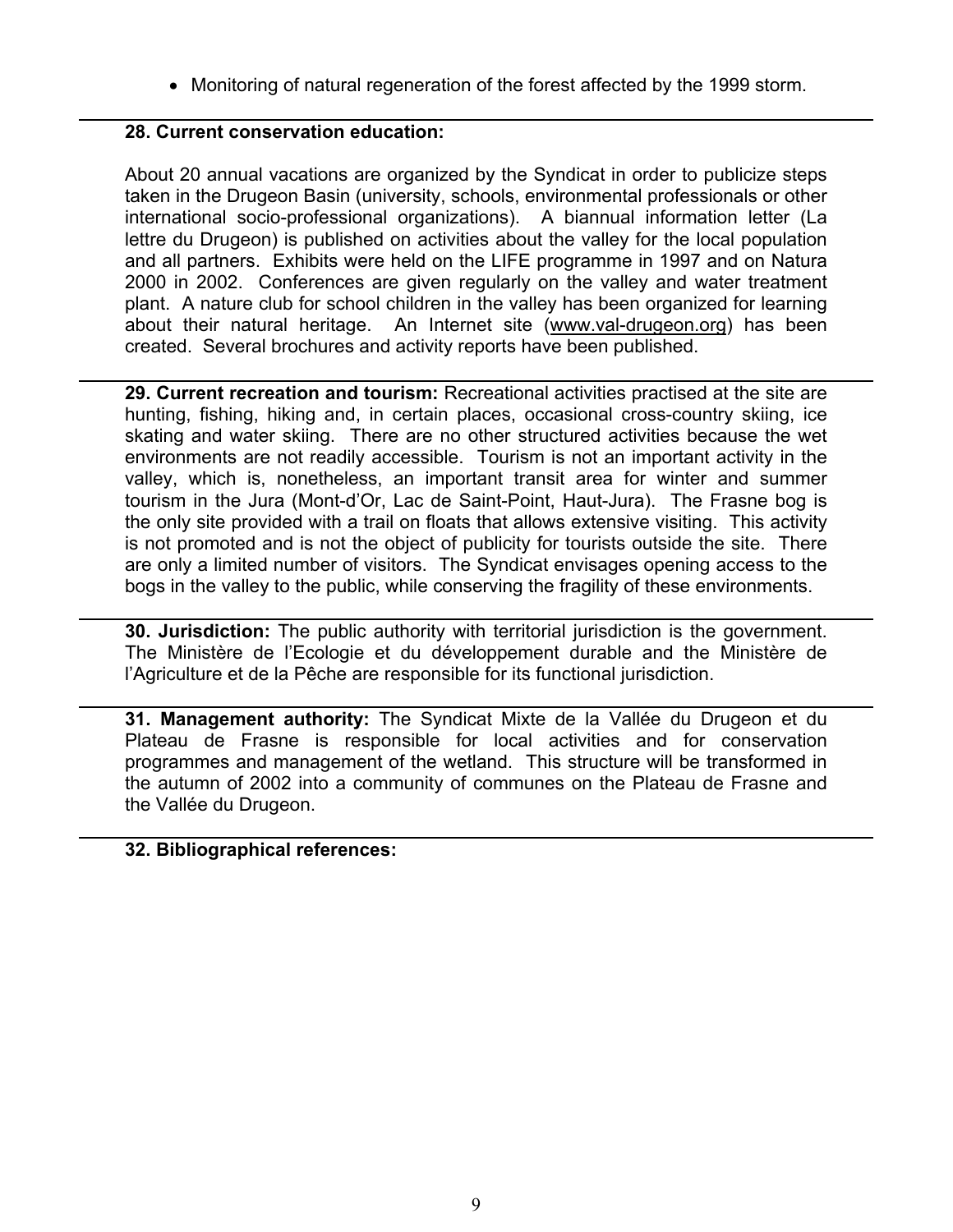# Annexes

# **HABITATS OF THE VALLEE DU DRUGEON**

There are several types of wet prairies: meadows with *trolle d'Europe* and *cirse des ruisseaux* in the flooded areas along the Drugeon where it provides a transition with the cultivated areas and secondly, the meadows with *trolle d'Europe* and *Molinia*, little or not at all modified and usually developed in contact with the marshes. This group is enhanced by a plant association of tall grasses located on wet and rich soils where the meadowsweet can reach a height and cover large areas.

The beds of sedge and reed are represented by the marshes with large sedges that develop hillocks and in certain areas mounds and invaded by reeds on the edges of streams. The reed beds of rushes and reeds occupy the shores of the Drugeon and descend even to the stream during drought. The beds of sedge form more or less overlapping belts back from the reed bed. They provide habitat for the *renoncule grande douve*, a protected species characteristic of paludal environments. These flooded environments have the highest productivity in the Vallée du Drugeon. The aquatic vegetation is characterized by several species with floating leaves covering more or less the surface of the open water: *nénuphar blanc, nénuphar jaune and potamot nageant*. The *grande utriculaire*, a carnivorous species, is abundant in the former peat bogs.

The fen produces little or no peat. Its existence is linked to the presence of springs and usually takes the aspect f very wet fields dominated by associations of *laîche de Davall*. This very rich association has an exceptional flora in which are found at least four protected plant species at the national level including a very rare *laîche étoile des marais*. The transitional marsh is an intermediary stage between the marsh and the moor. It includes exceptional associations and a relict boreal-Arctic flora that is unique in France: sedge *laîche à long rhizome*, *laîche des bourbiers* or more rarely the *saxifrage œil-de-bouc*. The raised marsh (moor) has oligotrophic vegetation (growing on soil very poor in nutrients, very acid and allowing only limited biological activity); not restricted to supplies of calcareous water springs, it is fed by only acid rain water and poor in nutrients. Certain bogs are active and continue to develop while producing peat. Others are inactive, having reached the end of their evolution; they no longer produce peat. Among them, certain are colonized by the *Pinus uncinata*, which the area of in the commune of Frasne is relatively exceptional at the national level. Given their importance, these bogs constitute outstanding reservoirs of biodiversity.

The forestations are plant associations dominated by a spontaneous or planted arboreal stratum. Spruce forest (*pessière*) and birch forest (*bétulaie*) on peat grow in a belt around the bogs. Groves of willows develop in the beds of sedge when the water table drops and on the edges of the Drugeon where it follows intermittently the stream. The mixed montane forest of beech and pine occupies large areas of the watershed and gives way, especially on the hill above Lac de l'Entonnoir at La Feuillée, to a forest on a slope rich in beech, a beech forest to lime tree or a beech forest to *seslérie* on the slope dominating the Cluse de Vaux-and-Chantegrue. The density of nesting birds of prey is very high.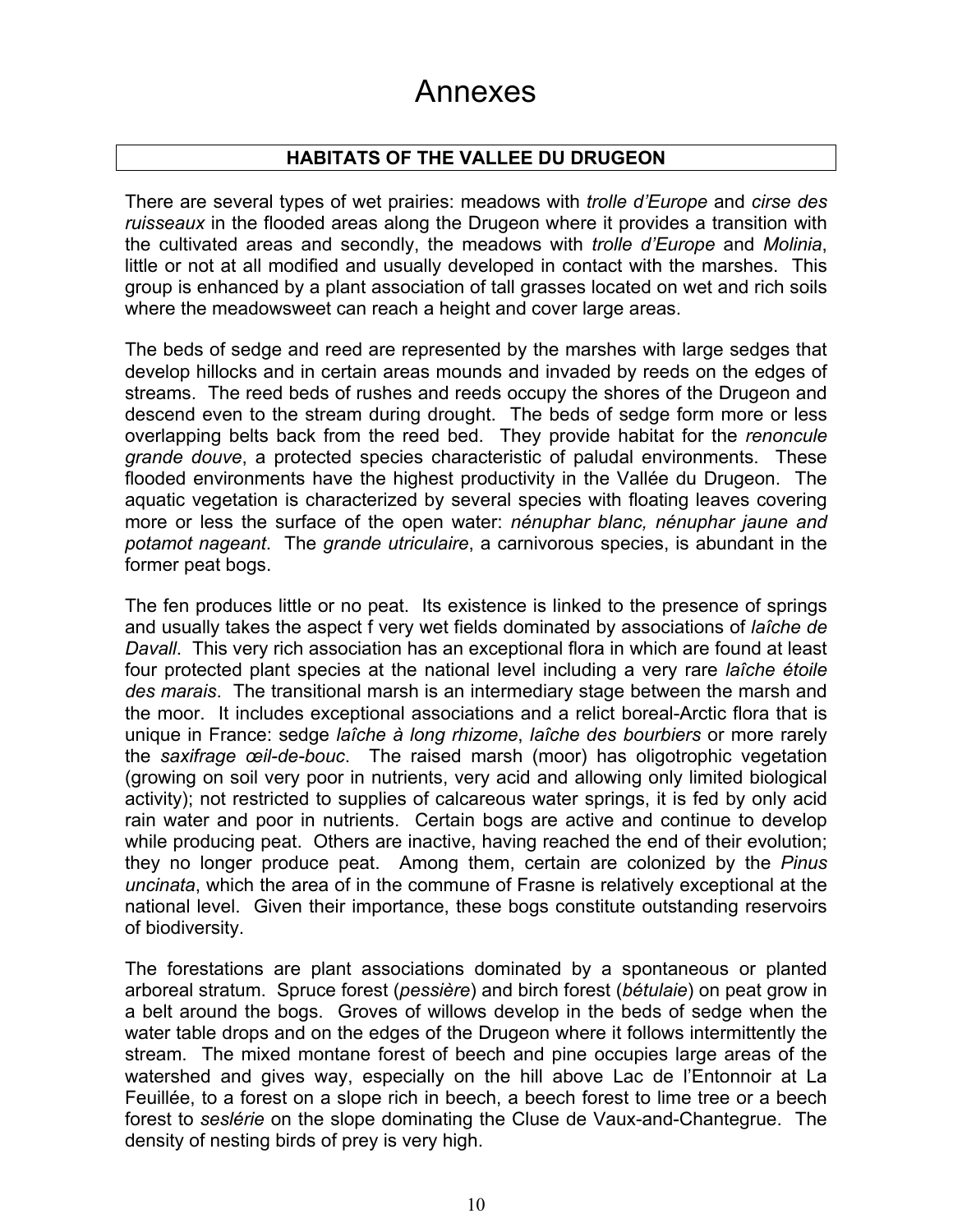The dry meadows are pure herbaceous formations usually used for agriculture. Natural meadows over calcareous bases with *sédum âcre* and *pâturin des Alpes* come into contact with the meadows with *gentiane printanière* and *brome dressé* that are found chiefly in the wooded meadows. In the Vallée du Drugeon, these meadows have considerably receded following intensification of farming, evolving towards eutrophic meadows (rich in nutrients), widely scattered about and composed of more banal plants. The meadows located on La Feuillée (Bonnevaux) are composed of *azuré du serpolet* and those of the Montée du Tremble (Sainte-Colombe), *azuré de la croisette*, both rare protected butterflies that are endangered in France (taken from the "Natura 2000" document, DIREN of Franche-Comté, April 2002).

#### **FLORA OF THE DRUGEON BASIN**

The following list is incomplete. Only outstanding species or species with a protection status are listed. Protection status is based on the order of 20 January 1982 modified by the order of 31 August 1995 creating the list of protected plant species in France, order of 22 June 1992 creating the list of protected plant species in the Franche-Comté region, annexes II, IV and V of the Directive on Habitats (92/43/EEC) and annexes to the Bern Convention. Several hundred species have been recorded, of which 49 are protected.

|                                                            | Γιαπιο                  |                 |                                       |
|------------------------------------------------------------|-------------------------|-----------------|---------------------------------------|
| <b>Plants</b>                                              | Legal<br>protection     | <b>Red List</b> | <b>Regional status and</b><br>remarks |
| Saxifrage œil-de-bouc (Saxifraga hirculus)                 | N, DH2, 4, BE1          | Endangered      | One population                        |
| Liparis de Loesel (Liparis loeselii)                       | N, DH2, 4, BE1          | Vulnerable      | Four populations                      |
| Hypne brillante (Hamatocaulis vernicosus)                  | DH <sub>2</sub> . BE1   | Endangered      | One population                        |
| Laîche à long rhizome (Carex chordorhiza)                  | N                       | Vulnerable      |                                       |
| CEillet superbe (Dianthus superbus)                        | N                       |                 |                                       |
| Rossolis à feuilles rondes (Drosera rotundifolia)          | N                       |                 |                                       |
| Rossolis à feuilles longues (Drosera longifolia = anglica) | $\overline{\mathsf{N}}$ |                 |                                       |
| Rossolis à feuilles obovales (Drosera obovata)             | N                       |                 |                                       |
| Valériane grecque (Polemonium coeruleum)                   | N                       |                 |                                       |
| Andromède (Andromeda polifolia)                            | N                       |                 |                                       |
| Laîche des bourbiers (Carex limosa)                        | N                       |                 |                                       |
| Renoncule grande douve (Ranunculus lingua)                 | N                       |                 |                                       |
| Laîche étoile des marais (Carex heleonastes)               | N                       | Vulnerable      |                                       |
| Utriculaire jaunâtre (Utricularia ochroleuca)              | N                       | Vulnerable      |                                       |
| Bouleau nain (Betula nana)                                 | N                       | Vulnerable      |                                       |
| Gagée jaune (Gagea lutea)                                  | N                       |                 | On outside border of site             |
| Scheuchzérie des marais (Scheuchzeria palustris)           | N                       |                 |                                       |
| Linaigrette grêle (Eriophorum gracile)                     | N                       |                 |                                       |
| Dryopteris à crête (Dryopteris cristata)                   | N                       | Endangered      |                                       |
| Prêle panache (Equisetum variegatum)                       | $\mathsf{R}$            |                 | One population                        |
| Théliptéris des marais (Thelypteris palustris)             | $\overline{\mathsf{R}}$ |                 | At least one population               |
| Dryoptéris espacé (Dryopteris remota)                      | R                       |                 |                                       |
| Hottonie des marais (Hottonia palustris)                   | R                       |                 |                                       |
| Utriculaire intermédiaire (Utricularia intermedia)         | R                       |                 |                                       |
| Orchis de Trausteiner (Dactylorhiza trausteineri)          | R                       |                 |                                       |
| Potamot graminée (Potamogeton gramineus)                   | R                       |                 |                                       |
| Rubanier mineur (Sparganium minimum)                       | $\mathsf{R}$            |                 |                                       |
| Troscart des marais (Triglochin palustris)                 | R                       |                 |                                       |
| Seneçon à feuilles en spatule (Senecio helenitis)          | R                       |                 |                                       |
| Grassette commune (Pinguicula vulgaris)                    | R                       |                 |                                       |
| Gentiane des marais (Gentiana pneumonanthe)                | R                       |                 |                                       |
| Carex en touffes (Carex cespitosa)                         | R                       | Vulnerable      |                                       |

**Plants**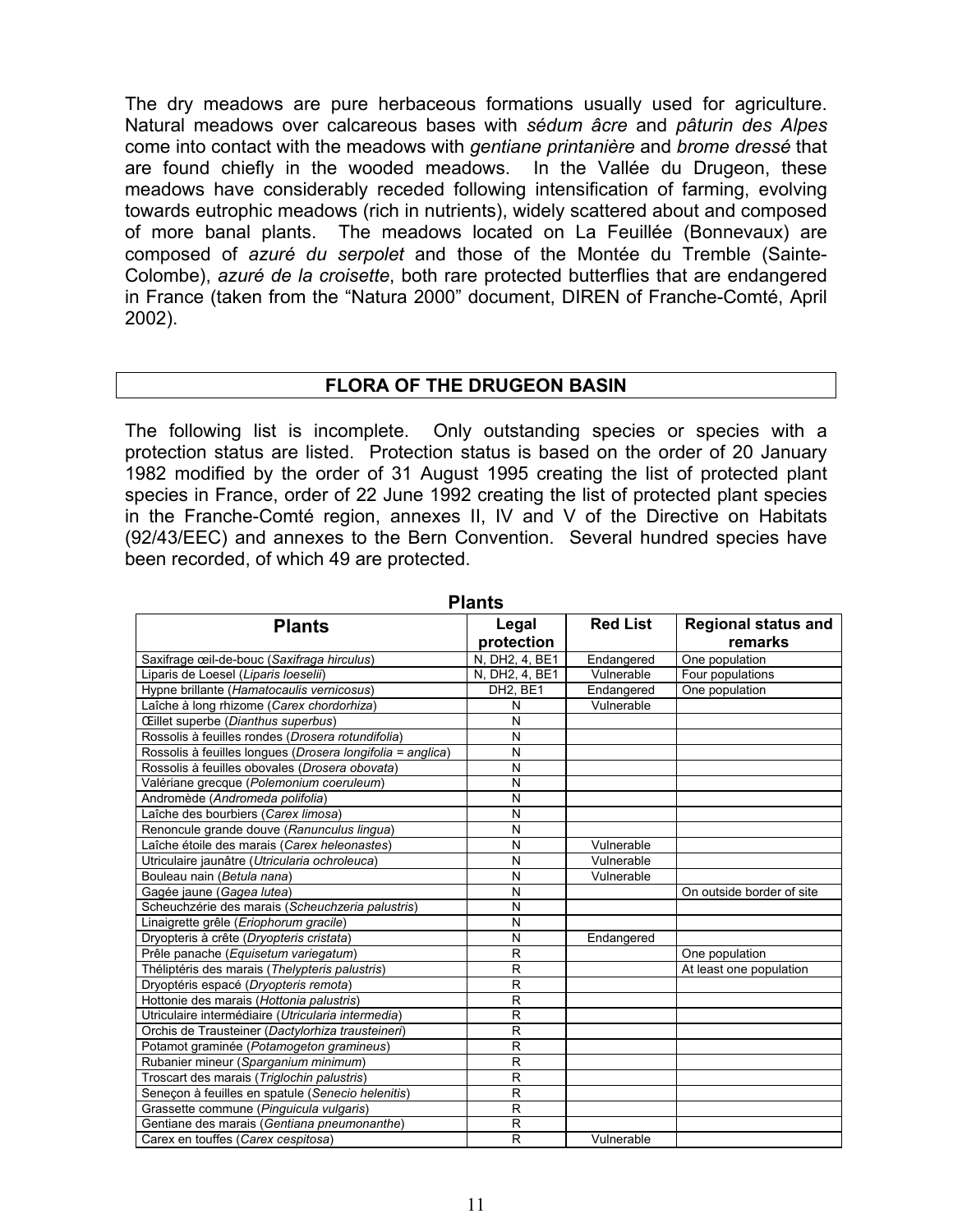| Géranium des marais (Geranium palustre)                  | R               |                 |                                          |
|----------------------------------------------------------|-----------------|-----------------|------------------------------------------|
| Fritillaire pintade (Fritillaria meleagris)              | R               |                 |                                          |
| Orchis musc (Herminium monorchis)                        | R               |                 |                                          |
| Ciqüe vireuse (Cicuta virosa)                            | $\mathsf{R}$    |                 |                                          |
| Calamagrostide négligée (Calamagrostis stricta)          | $\mathsf{R}$    | Vulnerable      |                                          |
| Stellaire des marais (Stellaria palustris)               | $\mathsf{R}$    |                 |                                          |
| Saxifrage granulé (Saxifraga granulata)                  | R               |                 | Chiefly in the western part              |
| Racine de corail (Corallorhiza trifida)                  | R               |                 |                                          |
| Circée intermédiaire (Circaea x intermedia)              | R               |                 | Two populations                          |
| Millepertuis de Richer (Hypericum richeri)               | R               |                 | At least three populations               |
| Gesse de Bauhin (Lathyrus bauhinii)                      | R               |                 |                                          |
| Gesse à feuilles de deux formes (Lathyrus heterophyllus) | $\mathsf{R}$    |                 | Not rare along the railroad              |
| Pédiculaire des forêts (Pedicularis sylvatica)           | R               |                 |                                          |
| Potamot des Alpes (Potamogeton alpinus)                  | R               |                 |                                          |
| Potamot allongé (Potamogeton praelongus)                 | $\mathsf{R}$    |                 | Disappeared                              |
| Mousse sp. (Calliergon trifarium)                        | R               |                 |                                          |
| Mousse sp. (Cinclidium stygium)                          | R               |                 |                                          |
| Mousse sp. (Splachnum ampullaceum)                       | R               |                 |                                          |
| Rumex aquatique (Rumex aquaticus)                        |                 |                 | Outstanding species                      |
| Véronique d'Autriche (Veronica austriaca dentata)        |                 |                 | Outstanding species (at                  |
|                                                          |                 |                 | least three populations)                 |
| Potamot à feuilles étroites (Potamogeton x zizii)        |                 |                 | Outstanding species (one                 |
|                                                          |                 |                 | population)                              |
| Potamot à feuilles obtuses (Potamogeton obtusifolius)    |                 |                 | Outstanding species                      |
| Lycopode à rameaux d'un an (Lycopodium annotinum)        |                 |                 | Outstanding species (many                |
|                                                          |                 |                 | populations)                             |
| Catabrosa aquatique (Catabrosa aquatica)                 |                 |                 | Outstanding species                      |
| Héléocharis à cinq fleurs (Eleocharis quinqueflora)      |                 |                 | Outstanding species (at                  |
|                                                          |                 |                 | least two populations)                   |
| Scrophulaire des ombrages (Scrophularia umbrosa)         |                 |                 | Outstanding species (many                |
|                                                          |                 |                 | populations)                             |
| Goodyère rampante (Goodyera repens)                      |                 |                 | Outstanding species (two<br>populations) |
| Inule britannique (Inula britannica)                     |                 |                 | Outstanding species for the              |
|                                                          |                 |                 | Haut-Doubs (unique                       |
|                                                          |                 |                 | population)                              |
| Germandrée d'eau (Teucrium scordium)                     |                 |                 | Etang de Bouverans                       |
| Mousse sp. (Bryum neodamense)                            |                 |                 | Outstanding species                      |
| Calamagrostide blanchâtre (Calamagrostis canescens)      |                 |                 | Widespread in this area                  |
| <b>Total</b>                                             | 17 (+1) N, 31   | 3 endangered, 7 | 11 outstanding species                   |
|                                                          | <b>R. 3 DH2</b> | vulnerable      |                                          |

Source: CREN F-C, 1994; Red Book of Endangered Species, 1995; DIR

EN F-C, 1999; Ferrez, 1999; André, 2000

N: protection national by ministerial order; R: Regional protection by ministerial order; DO\*: Directive on Wild Birds, various annexes; DH2: Directive on Habitats, annex 2; DH4: Directive on Habitats, annex 4; DH5: Directive on Habitats, annex 5; BE2: Bern Convention, annex 2; BE3: Bern Convention, annex 3

Red List: "Livre rouge de la flore menacée en France", Priority species, vol. 1 (Olivier et al., 1995, Muséum National d'Histoire Naturelle, IEGB, SPN, Ministère de l'Environnement, Paris)

#### **FAUNA OF THE DRUGEON BASIN**

The following list is incomplete, and only outstanding species or species with a protection status are listed. An exhaustive list is provided in the annexe of the Natura 2000 document of aims.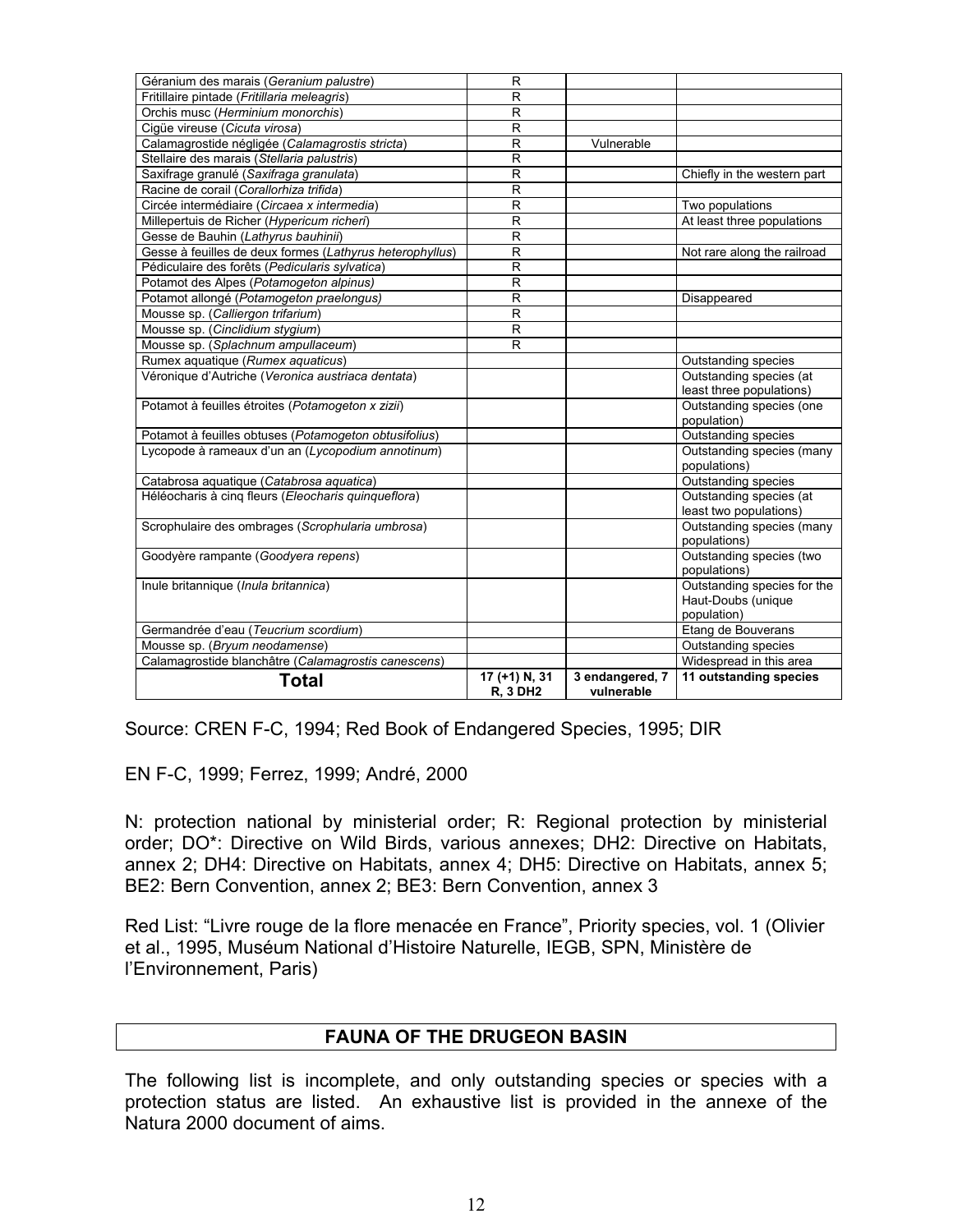Because of its large size, the Drugeon is still capable of furnishing rare natural habitats and, despite that, well related to each other. For this reason, it still harbours species that have become very rare at the national level. But, some species are in rapid decline both at the national level and the local level. The Drugeon is affected by this unprecedented erosion of its natural heritage, even if it sometimes takes on a slow and pernicious character. These are the reasons for which rigorous and meticulous management is required.

The following list of nesting or wintering birds in the wetlands. Order of 17 April 1981 creating lists of protected birds throughout France modified by the order of 5 March 1999, annexe I and other annexes of the Directive on Wild Birds (79/409/EEC) and annexes to the Bern Convention). The indication of local status is described based on Michelat (2000) (n, m, h, o). Out of 267 recorded species, 108 nesting (1980- 1999). 79 protected, 33 migratory and wintering, 8 occasional species have been identified.

|                                                  | pu və           |                 |              |                           |                 |
|--------------------------------------------------|-----------------|-----------------|--------------|---------------------------|-----------------|
| <b>Birds</b>                                     | Legal           | <b>Red List</b> | 1972         | 1994                      | 1999            |
|                                                  | protection      |                 | fac          | gnfc                      | qnfcrnlr        |
|                                                  |                 |                 |              |                           | (local status)  |
| Common teal (Anas crecca)                        | DO*, BE3        |                 |              |                           | h               |
| Goosander (Mergus merganser)                     | BE3             |                 |              |                           | m h             |
| Little grebe (Tachybaptus rufficolis)            | N, BE2          |                 | x            |                           | n               |
| Crested grebe (Podiceps cristatus)               | N, BE3          |                 | x            |                           | n               |
| Grey heron (Ardea cinerea)                       | N, BE3          |                 | X            |                           | n.              |
| Mute swan (Cygnus olor)                          | N, DO2, BE3     | R               | x            |                           | n               |
| Mallard duck (Anas platyrhynchos)                | DO*, BE3        |                 | x            |                           | n.              |
| Garganey teal (Anas querquedula)                 | BE <sub>3</sub> |                 | $\mathsf{x}$ | X                         | n.              |
| Common pochard (Aythya ferina)                   | BE3             | D               | $\mathsf{x}$ |                           | n               |
| Tufted pochard (Aythya fuligula)                 | BE <sub>3</sub> | R               | $\mathsf{x}$ |                           | n               |
| Marsh hawk (Circus cyaneus)                      | N, DO1, BE2     |                 |              |                           | n               |
| Water rail (Rallus aquaticus)                    | DO2, BE3        | AP              |              |                           | n               |
| Common moorhen (Gallinula chloropus)             | DO2, BE3        |                 | X            |                           | n               |
| Common coot (Fulica atra)                        | DO*             |                 | $\mathsf{x}$ |                           | n               |
| Little winged plover (Charadrius dubius)         | N. BE2          |                 |              |                           | n               |
| Lapwing (Vanellus vanellus)                      | DO2, BE3        | D               |              | 77 c                      | n (57 c)        |
| Eurasian curiew (Numenius arquata)               | BE <sub>3</sub> |                 |              | 33 c                      | n(30c)          |
| Kingfisher (Alcedo atthis)                       | N, DO1, BE2     |                 |              |                           | n.              |
| Hirondelle de rivage (Riparia riparia)           | N. BE2          |                 |              |                           | n               |
| Pipit farlouse (Anthus pratensis)                | N, BE2          |                 |              |                           | n.              |
| Grey waqtail (Motacilla cinerea)                 | N, BE2          |                 |              |                           | n.              |
| White wagtail (Motacilla alba)                   | N, BE2          |                 |              |                           | n               |
| Cincle plongeur (Cinclus cinclus)                | N, BE2          |                 |              |                           | n.              |
| Grive litorne (Turdus pilaris)                   | DO2, BE3        |                 |              |                           | n               |
| Locustelle tachetée (Locustella naevia)          | N, BE2          |                 |              |                           | n               |
| Rousserole verderolle (Acrocephalus palustris)   | N. BE2          |                 |              |                           | n.              |
| Rousserolle effarvatte (Acrocephalus scirpaceus) | N, BE3          |                 |              |                           | n.              |
| Bruant des roseaux (Emberiza schoeniclus)        | N, BE2          |                 |              |                           | n.              |
| Water rail (Crex crex)                           | N, DO1, BE2     | E               |              | 4 ch                      | n 2-3 c         |
| Spotted crate (Porzana porzana)                  | N, DO1, BE2     | Ε               | ?            | 1 <sub>c</sub>            | n <sub>5c</sub> |
| Common snipe (Gallinago gallinago)               | DO2/3, BE3      | E               | x            | $\boldsymbol{\mathsf{x}}$ | n 85 c          |
| Short-eared owl (Asio flammeus)                  | N, DO1, BE2     |                 |              |                           | 6 c en 93       |

**Birds**

Sources: Robert, Cretin and François (1967) 1972 in LTEP, 1980; Déforêt, 1999; Beraud et al, 1999; FDC 25 and 39; Michelat, 2000

N: National protection by ministerial order; N\*: Partial protection (by ministerial order or other); DO1: Directive on Wild Birds, annexe 1; DO2, DO\*: Directive on Wild Birds, annex 2 and other annexes; DH2: Directive on Habitats, annex 2; DH4: Directive on Habitats, annex 4; DH5: Directive on Habitats, annex 5; BE2: Bern Convention, annex 2; BE3: Bern Convention, annex 3.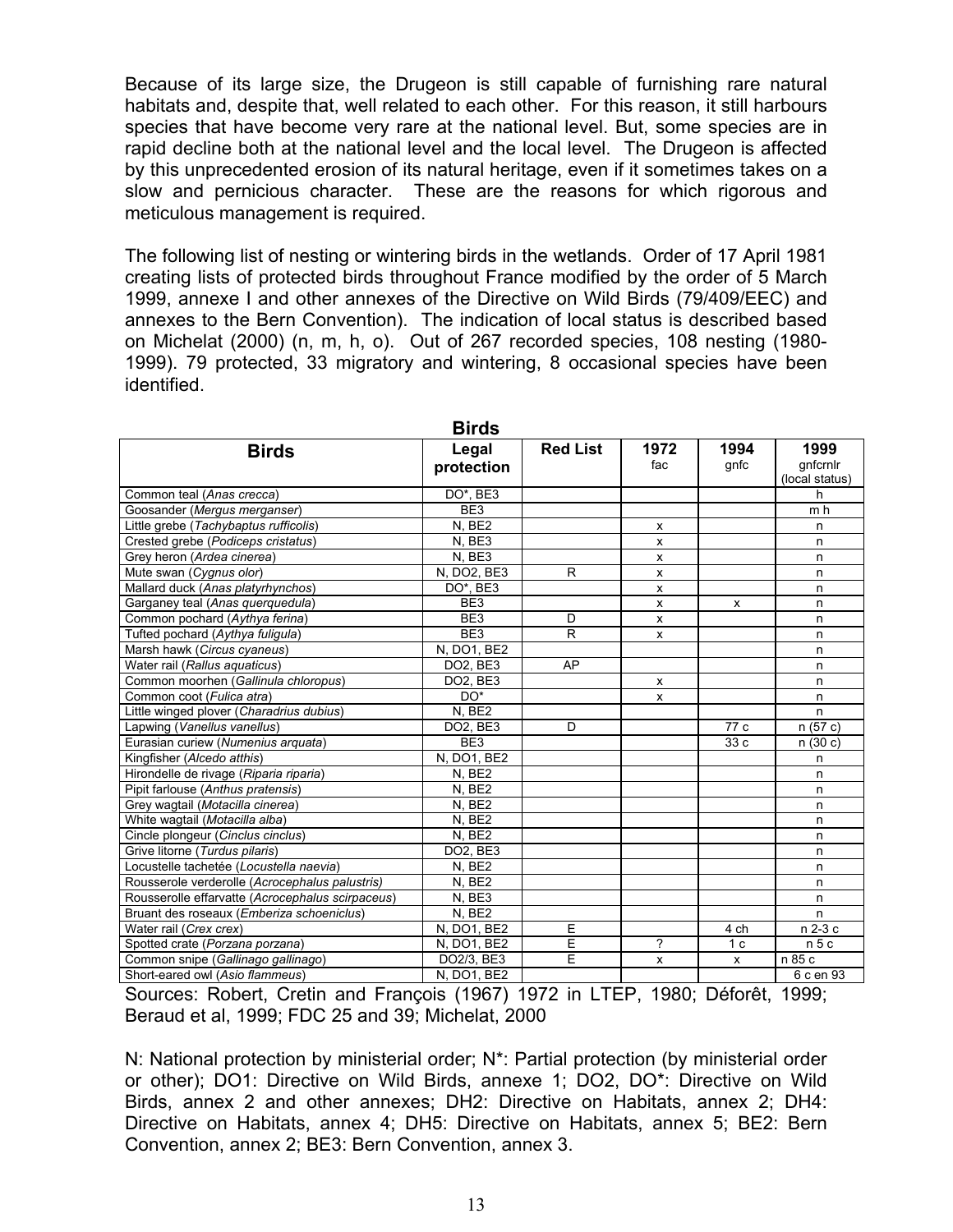Red List (extension SEOF and LPO for endangered birds, 2000)

E: Endangered (Red List); V: Vulnerable (Red List); R: Rare (Red List); D: In decline (Orange List); L: Localized (Orange List); AP: To be confirmed (Orange List); AS: To be observed; P: Patrimonial, NE: Not evaluated

|                   | <b>SPEC categories (Tucker and Heath, 1994)</b>                                                         |  |  |  |  |
|-------------------|---------------------------------------------------------------------------------------------------------|--|--|--|--|
| SPEC <sub>1</sub> | Endangered species at the world level                                                                   |  |  |  |  |
| SPEC <sub>2</sub> | Species with an unfavourable European status; the majority of the<br>world population is in Europe      |  |  |  |  |
| SPEC <sub>3</sub> | Species with an unfavourable European status; the majority of the<br>world population is outside Europe |  |  |  |  |
| SPEC <sub>4</sub> | Species with favourable European status; the majority of the world<br>population is in Europe           |  |  |  |  |
| SPEC <sub>5</sub> | Species with favourable European status; the majority of the world<br>population is outside of Europe   |  |  |  |  |

Birds: c: couple; ch: song bird; ind: specimens

Local status: n: nesting bird; m: migratory bird; h: wintering bird; a: accidental; or: occasional

Red List: Based on the survey of endangered wildlife of the Secrétariat Faune Flore, 1994 (Maurin et al., 1994, Muséum National d'Histoire Naturelle, World Wildlife Fund, Nathan, Paris) (according to IUCN, Red List of Endangered Animals, 1990 and for birds, Birdlife, Tucker et al., adapted in France by LPO, 1990)

Mammals on the following list have a protection status. Order of 17 April 1981 creating lists of protected mammals throughout France modified by several orders (order of 30 May 1997, etc.), annexes II, IV, V of the Directive on Habitats (92/43/EEC) and annexes to the Bern Convention). Regional status of Chiroptera described by Roué, 2000 (Red List for Franche-Comté in preparation). A total of 47 species have been recorded at least once in the area under consideration (report made in 2000) and eleven protected species have been identified.

| <b>Mammals</b>                                  |                     |                 |                    |  |  |
|-------------------------------------------------|---------------------|-----------------|--------------------|--|--|
| <b>Mammals</b>                                  | Legal<br>protection | <b>Red List</b> | Regional<br>status |  |  |
| Hedgehog (Erinaceus europaeus)                  | N, BE3              |                 |                    |  |  |
| Musaraigne couronnée (Sorex coronatus)          | BE <sub>3</sub>     |                 |                    |  |  |
| Crossope aquatique (Neomys fodiens)             | N, BE3              | Undetermined    |                    |  |  |
| Musaraigne musette (Crocidura russula)          | BE <sub>3</sub>     |                 |                    |  |  |
| Musaraigne alpine (Sorex alpinus)               |                     | Rare            | Endangered         |  |  |
| Vespertillon de Daubenton (Myotis daubentoni)   | N, DH4, BE2         |                 | To watch           |  |  |
| Vespertillon à moustaches (Myotis mystacinus)   | N                   |                 | To watch           |  |  |
| Sérotine commune (Epseticus serotinus)          | N, DH4, BE2         |                 | To watch           |  |  |
| Sérotine de Nilsson (Epseticus nilssoni)        | N, DH4, BE2         | Rare            | Localized          |  |  |
| Noctule commune (Nyctalus noctula)              | N, DH4, BE2         | Vulnerable      | Rare               |  |  |
| Pipistrelle commune (Pipistrellus pipistrellus) | N, DH4, BE2         |                 | To watch           |  |  |
| Blaireau (Meles meles)                          | BE <sub>2</sub>     |                 |                    |  |  |
| Martre des pins (Martes martes)                 | DH5, BE3            |                 |                    |  |  |
| Fouine (Martes foina)                           | BE <sub>3</sub>     |                 |                    |  |  |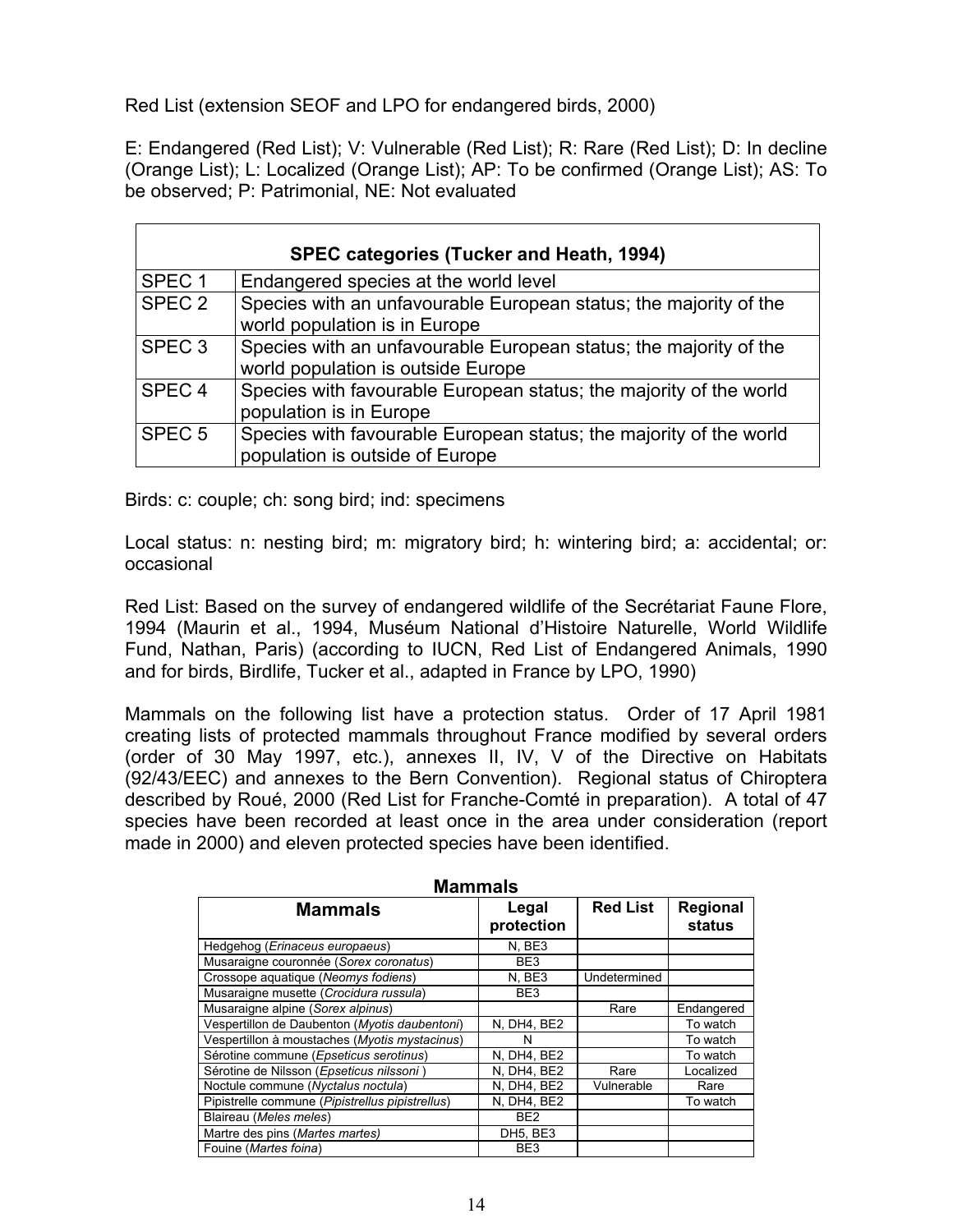| Belette (Mustela nivalis)         | BE <sub>3</sub> |              |            |
|-----------------------------------|-----------------|--------------|------------|
| Hermine (Mustela erminea)         | BE <sub>3</sub> |              |            |
| Putois (Mustela putorius)         | DH5, BE3        | Undetermined |            |
| Chat forestier (Felis sylvestris) | N. DH4. BE2-3   |              |            |
| Lynx boréal (Lynx lynx)           | N*, DH2-4, BE3  | Endangered   | Occasional |
| Ecureuil roux (Scurius vulgaris)  | N, BE3          |              |            |
| Loir gris (Glis glis)             | BE <sub>3</sub> |              |            |
| Lérot (Eliomys quercinus)         | BE <sub>3</sub> |              |            |
| Lièvre d'Europe (Lepus europaeus) | BE <sub>3</sub> | Undetermined |            |
| Wild boar (Sus scrofa)            | BE3             |              |            |
| Chevreuil (Capreolus capreolus)   | BE <sub>3</sub> |              |            |
|                                   |                 |              |            |

Sources: LTEP, 1980; Roué, S.Y., 2000; SMVDPF, 2000; Michelat, 2000

Amphibians: Order of 22 July 1993 creating a list of amphibians and reptiles protected throughout France. Annexes II, IV, V of the Directorate on Habitats (92/43/EEC), annexes to the Bern Convention). Regional status and degree of threat described by Pinston et al., 2000. Eleven species were recorded in 2000 of which nine are protected.

| <b>Amphibians</b>                        |                 |                 |                        |                    |  |  |  |
|------------------------------------------|-----------------|-----------------|------------------------|--------------------|--|--|--|
| <b>Amphibians</b>                        | Legal           | <b>Red List</b> | <b>Regional status</b> | Degree of          |  |  |  |
|                                          | protection      |                 |                        | threat             |  |  |  |
| Crapaud accoucheur (Alytes obstétricans) | N, DH4, BE2     | Undetermined    | Rather common          | Endangered locally |  |  |  |
| Crapaud calamite (Bufo calamita)         | N. DH4          |                 | Rare                   | Very endangered    |  |  |  |
| Crapaud commun (Bufo bufo)               | N               |                 | Very common            | Not endangered     |  |  |  |
| Grenouille rousse (Rana temporaria)      | DH <sub>5</sub> |                 | Very common            | Menace diffuse     |  |  |  |
| Grenouille verte (Rana kl. esculenta)    | DH <sub>5</sub> |                 | Very common            | Not endangered     |  |  |  |
| Grenouille de lessona (Rana lessonae)    | DH <sub>5</sub> |                 | Common?                | Undetermined       |  |  |  |
| Salamandre<br>tachetée<br>(Salamandra    | N               |                 | Common                 | Not endangered     |  |  |  |
| salamandra)                              |                 |                 |                        |                    |  |  |  |
| Triton alpestre (Triturus alpestris)     | N, BE3          | Vulnerable      | Very common            | Not endangered     |  |  |  |
| Triton crêté (Triturus cristatus)        | N, DH2, 4, BE2  | Vulnerable      | Rather rare            | Very endangered    |  |  |  |
| Triton palmé (Triturus helveticus)       | N               |                 | Very common            | Not endangered     |  |  |  |
| Triton ponctué (Triturus vulgaris)       | N               |                 | Rather rare            | Rather endangered  |  |  |  |

Sources: LTEP, 1980; Pinston et al., 2000

Reptiles: Order of 22 July 1993 creating the list of the amphibians and reptiles protected throughout France, annexes II, IV, V of the Directive on Habitats and annexes to the Bern Convention). Regional status and degree of threat described by Pinston et al., 2000. Six species recorded in 2000 of which five are protected.

| <b>Reptiles</b>                         |                     |                  |                        |                    |  |  |
|-----------------------------------------|---------------------|------------------|------------------------|--------------------|--|--|
| <b>Reptiles</b>                         | Legal<br>protection | <b>Red List</b>  | <b>Regional status</b> | Degree of threat   |  |  |
| Vipère péliade (Vipera berus)           | $N^*$ . BE3         | Undetermine<br>d | Rare and localized     | Rather endangered  |  |  |
| Coronelle lisse (Coronella austriaca)   | N                   |                  | Rather common          | Not endangered     |  |  |
| Lézard des murailles (Podarcis muralis) | N. DH4              |                  | Very common            | Endangered locally |  |  |
| Lézard des souches (Lacerta agilis)     | N, DH4, BE2         | Undetermine<br>d | Rather common          | Not endangered     |  |  |
| Lézard vivipare (Lacerta vivipara)      | N                   |                  | Rather common          | Not endangered     |  |  |
| Orvet (Anguis fragilis)                 | N                   |                  | Verv common            | Diffused threat    |  |  |

Source: LTEP, 1980, Pinston et al., 2000

Fish: Order of 8 December 1988 creating the list of protected fish throughout France, annexes II, IV, V of the Directive on Habitats, annexes to the Bern Convention). Twelve species recorded in 1995.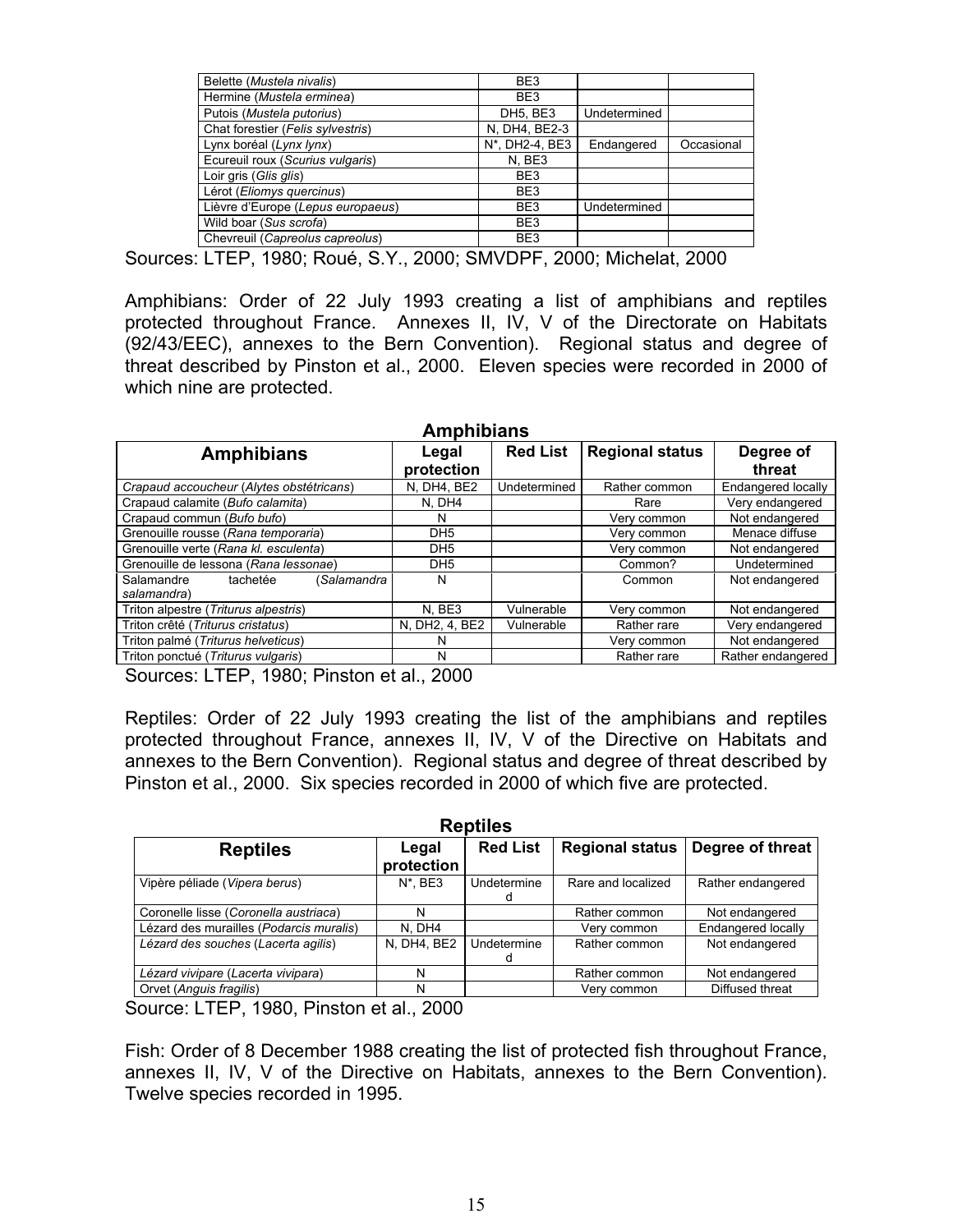| <b>Fish</b>                            |                     |                 |              |                    |  |  |  |  |
|----------------------------------------|---------------------|-----------------|--------------|--------------------|--|--|--|--|
| <b>Fish</b>                            | Legal<br>protection | <b>Red List</b> | Local status | <b>Populations</b> |  |  |  |  |
| Brème bordelière (Blicca bioerkna)     |                     |                 |              | XX                 |  |  |  |  |
| Brochet (Esox lucius)                  | N*                  | Vulnerable      |              | x                  |  |  |  |  |
| Chevaine (Leuciscus cephalus)          |                     |                 |              | <b>XXX</b>         |  |  |  |  |
| Gardon (Leuciscus rutilus)             |                     |                 |              | <b>XXX</b>         |  |  |  |  |
| Goujon (Gobio gobio)                   |                     |                 |              | <b>XXX</b>         |  |  |  |  |
| Loche franche (Nemacheilus barbatulus) |                     |                 |              | XX                 |  |  |  |  |
| Perche (Perca fluviatilis)             |                     |                 |              | XX                 |  |  |  |  |
| Tanche (Tinca tinca)                   |                     |                 |              | x                  |  |  |  |  |
| Truite fario (Salmo trutta fario)      | N*                  |                 |              | XX                 |  |  |  |  |
| Vairon (Phoxinus phoxinus)             |                     |                 |              | <b>XXX</b>         |  |  |  |  |
| Vandoise (Leuciscus leuciscus)         | N*                  |                 |              | XX                 |  |  |  |  |

Source: CSP, 1995

Invertebrates with a protection status: Order of 7 October 1992 creating the list of protected molluscs in metropolitan France, order of 24 April 1979 creating the list of snails for which harvesting can be prohibited or authorized, order of 22 July 1993 creating the list of the insects protected throughout France, order of 21 July 1983 concerning the protection of indigenous crawfish, annexes II, IV, V of the Directive on Habitats (92/43/EEC) and annexes to the Bern Convention). Local status described by Tissot et al.; Tissot and Lambert, 1999; Lambert et al., 2000.

| <b>Invertebrates</b>                                    |                         |                 |                      |  |  |  |  |  |
|---------------------------------------------------------|-------------------------|-----------------|----------------------|--|--|--|--|--|
| <b>Invertebrates</b>                                    | <b>Legal protection</b> | <b>Red List</b> | <b>Local status</b>  |  |  |  |  |  |
| Ecrevisse à pattes blanches (Austropotamobius pallipes) | . DH2. 5. BE3<br>N*     | Vulnerable      | Probably disappeared |  |  |  |  |  |
| Escargot de Bourgogne (Helix pomatia)                   | N*                      |                 |                      |  |  |  |  |  |
| Course: Dougoolat 2000                                  |                         |                 |                      |  |  |  |  |  |

Source: Rousselet, 2000

Lepitoptera: Out of 42 species of Lepitoptera recorded in 1999/2000, five are protected.

| Legal<br>protection | <b>Red List</b> | <b>Local status</b> | <b>OPIE</b><br><b>Atlas</b><br>F-C | 1997<br>cren | 1999/2000<br>rnir |  |  |  |  |  |
|---------------------|-----------------|---------------------|------------------------------------|--------------|-------------------|--|--|--|--|--|
| N                   | Endangered      | Vulnerable          |                                    |              | X 13 sites        |  |  |  |  |  |
|                     | Endangered      | Very rare           |                                    |              | X 2 sites         |  |  |  |  |  |
| N, DH2, BE2         | Endangered      | Rather common       |                                    |              | x                 |  |  |  |  |  |
| N                   | Endangered      |                     |                                    |              | X 24 sites        |  |  |  |  |  |
| N                   | Endangered      | Rather common       |                                    |              | X 27 sites        |  |  |  |  |  |
|                     |                 | Rather common       |                                    |              | x                 |  |  |  |  |  |
| N, DH4, BE2         | Endangered      | Rather rare         |                                    |              | X 3 sites         |  |  |  |  |  |
|                     |                 | LUNIUUNIUIU         |                                    |              |                   |  |  |  |  |  |

**Lepidoptera**

Source: Tissot et al, 1999

Odonates: 52 species recorded of which 38 in 1999/2000 of which four are protected

| <b>Odonates</b>                                                 |                               |                 |                 |                                   |              |                       |  |  |
|-----------------------------------------------------------------|-------------------------------|-----------------|-----------------|-----------------------------------|--------------|-----------------------|--|--|
| <b>Odonates</b>                                                 | Legal<br>protection           | <b>Red List</b> | Local<br>status | <b>OPIE</b><br><b>Atlas</b><br>FC | 1997<br>cren | 1999/<br>2000<br>rnir |  |  |
| Agrion de Mercure (Coenagrion mercuriale)                       | N. DH2, BE2                   | Endangered      |                 | x                                 |              | X 11 sites            |  |  |
| Agrion nain (Ischnura pumilio)                                  |                               |                 | Rare            | x                                 |              | X 4 sites             |  |  |
| Aeschne subarctique (Aeshna subarctica)                         |                               |                 | Rare            | x                                 |              | X 6 sites             |  |  |
| Leucorrhine à large queue (Leucorrhinia<br>caudalis)            | N. DH4. BE2                   | Endangered      | Rare            | x                                 |              |                       |  |  |
| Leucorrhine douteuse (Leucorrhinia dubia)                       |                               |                 | Rather<br>rare  | x                                 |              | X 5 sites             |  |  |
| Leucorrhine à large thorax (Leucorrhinia<br><i>pectoralis</i> ) | N, DH2, 4,<br>BE <sub>2</sub> | Endangered      |                 | x                                 |              | X 18 sites            |  |  |